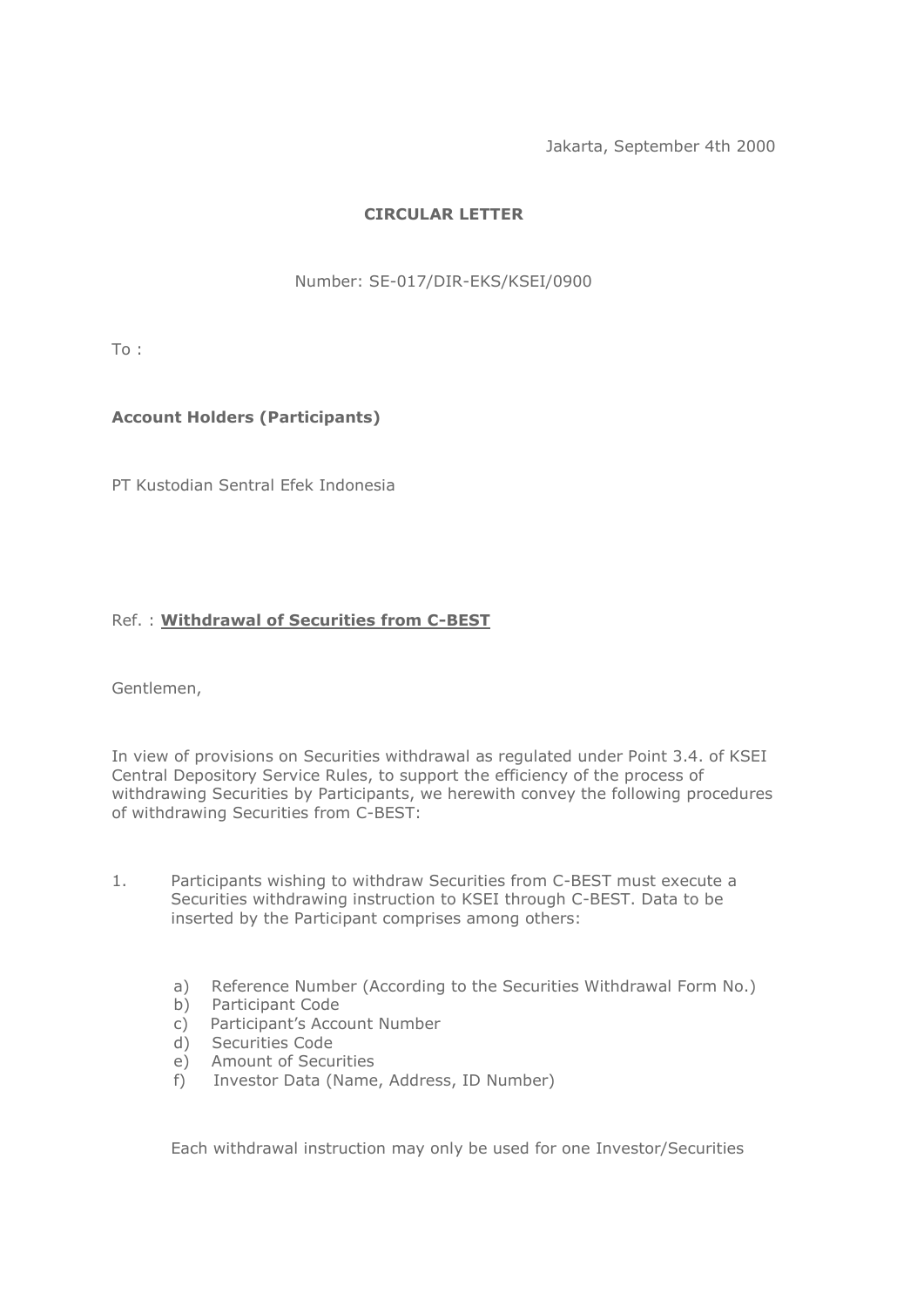holder.

- 2. Directly after instruction has been executed by the Participant, C-BEST will block the position of a number of Securities withdrawn such that such Securities cannot be book-transferred for the settlement of a Securities transaction, and carry the instruction to the Issuer/Registrar for further processing.
- 3. The Issuer/Registrar will deliver a Securities withdrawal confirmation through C-BEST and issue 1 (one) jumbo Securities certificate for the amount of withdrawn Securities in the name of the Investor/ Securities holder appointed by the Participant within 5 (five) Exchange Days as from the date of Securities withdrawal.
- 4. The Issuer/Registrar directly surrenders the jumbo Securities certificate of the withdrawn Securities to KSEI. The Participant may retrieve the intended Securities certificate at KSEI as from the sixth day of such a Securities withdrawal after having paid a Securities certificate-issuing fee to the Issuer/Registrar.
- 5. In the case whereas the Issuer/Registrar does not use the C-BEST terminal, the following procedures prevail:
	- a) The Participant is obligated to forward a Securities withdrawal request to KSEI using a Securities Withdrawal Form.
	- b) KSEI will deliver the Securities withdrawal form to the Issuer/Registrar on the same day the Participant submits the intended request to KSEI, under the provision that such a submission is to be made at latest by 12.00 Western Indonesia Time. Requests submitted after such a time limit will be carried through to the Issuer/Registrar the following day.
	- c) The Issuer/Registrar will deliver a written Securities withdrawal confirmation and issue 1 (one) jumbo Securities certificate for the amount of withdrawn Securities in the name of the Investor/ Securities holder appointed by the Participant, and surrender the jumbo Securities certificate to KSEI within 5 (five) Exchange Days as from the date of Securities withdrawal.
	- d) KSEI will immediately deduct (debit) the Participant's Securities account the amount of withdrawn Securities upon receipt of a